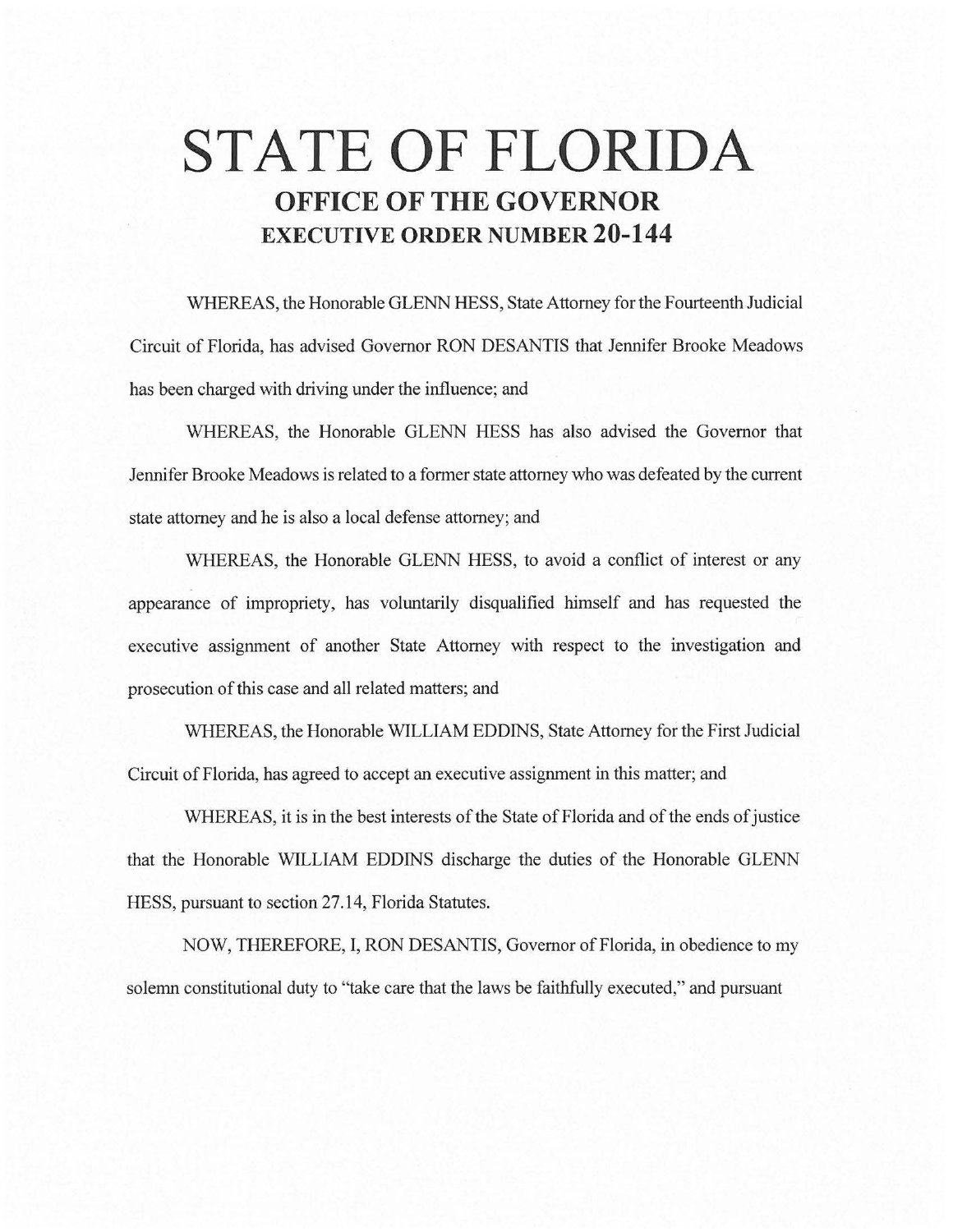to the Constitution and laws of the State of Florida, issue the following Executive Order, effective immediately:

### Section 1.

The Honorable WILLIAM EDDINS, State Attorney for the First Judicial Circuit of Florida, referred to as the "Assigned State Attorney," is assigned to discharge the duties of the Honorable GLENN HESS, State Attorney for the Fourteenth Judicial Circuit of Florida, as they relate to the investigation, prosecution, and all matters related to Jennifer Brooke Meadows.

## Section 2.

The Assigned State Attorney or one or more Assistant State Attorneys and Investigators, who have been designated by the Assigned State Attorney, shall proceed immediately to the Fourteenth Judicial Circuit of Florida, and are vested with the authority to perform the duties prescribed herein.

#### Section 3.

All residents of the Fourteenth Judicial Circuit are requested, and all public officials are directed, to cooperate and render whatever assistance is necessary to the Assigned State Attorney, so that justice may be served.

#### Section 4.

The period of this Executive Assignment shall be for one (1) year, to and including June 15, 2021.